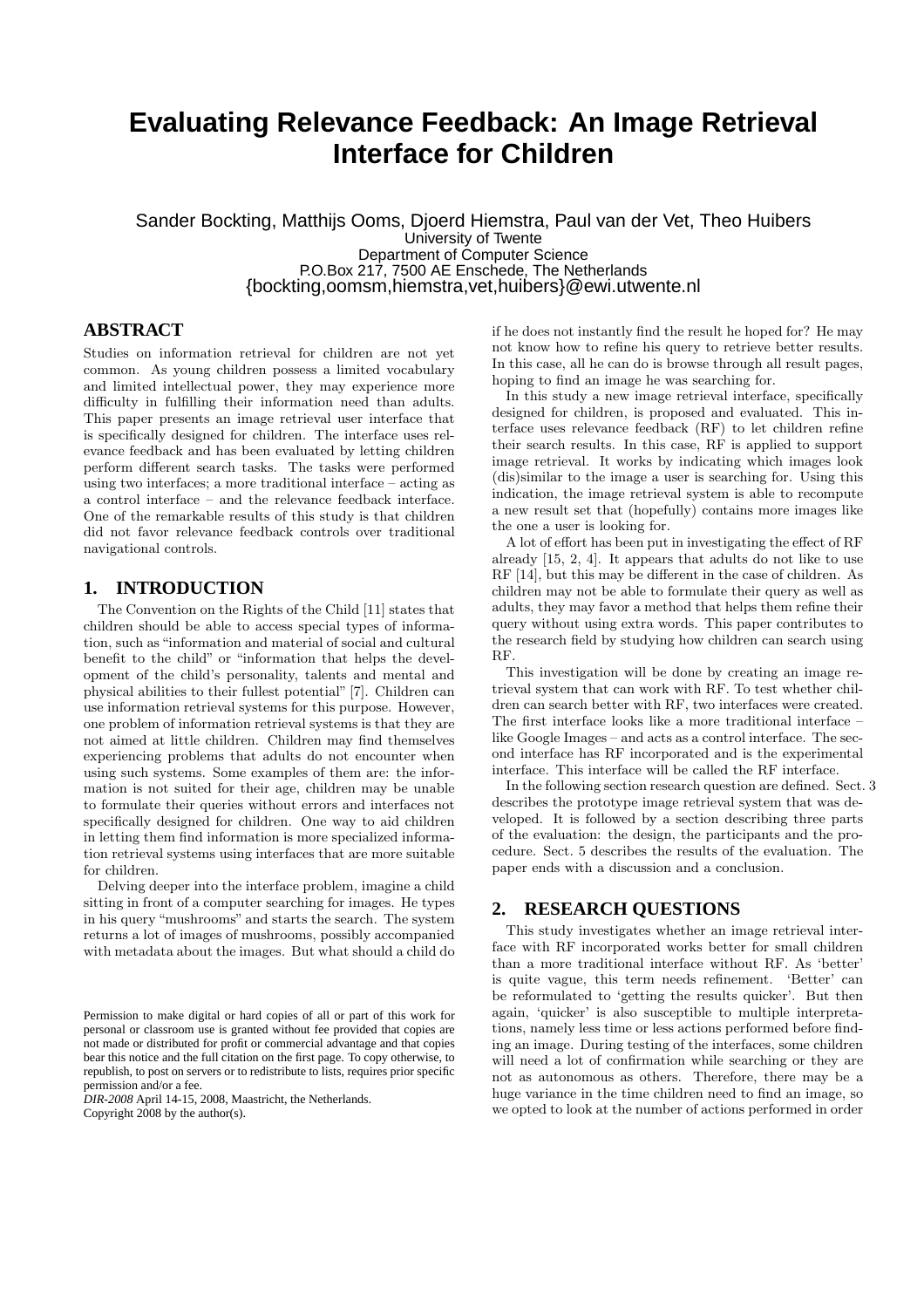

Figure 1: Lucire Architecture

to find the result. These actions are clicks on the controls of the interface.

This results in the following research questions:

- 1. Can children find images performing less actions using an image retrieval system that incorporates relevance feedback than while using a more traditional image retrieval system?
- 2. Do children value an image retrieval system with relevance feedback higher than a more traditional image retrieval system?

## **3. PROTOTYPE**

To test a traditional image search interface acting as a control interface, an image retrieval system is required that is able to search using text. To test the RF interface, the retrieval system should also be able to handle RF. Instead of completely rebuilding what already exists, Apache Lucene [12] and the Flexible Image Retrieval Engine (Fire) [3] were used to build an image retrieval system. The new image retrieval system, creatively called Lucire, enables the possibility to use the same engine for both interfaces.

The architecture of the Lucire application is depicted in Fig. 1. The top layer in the diagram shows the web server. The web server contains the different interfaces that will be tested. The interfaces get the user's queries and present the search results. The web server also has a copy of the images of the test collection to present the results to the user. The middle layer describes the Search layer. The query processors in this layer connect the interfaces to the actual search engines and process the results from the search engines to generate the results that will be presented to the user. The bottom layers contain the actual search engines. The middle and bottom layers will be discussed in more detail in this section.

#### **3.1 Test collection**

As this study deals with children, the test collection needed to be child friendly. This was achieved by taking a general



Figure 2: Example of a butterfly image in the test collection.

selection of images from the Microsoft Office Online clip  $art^1$ . The general collection consisted of a random selection of about 3000 images, varying from simple drawings to photos from hundreds of topics. Besides a more general selection, a deeper selection has been made for some categories: animals living under water, candies, cyclists, dogs, flags, orchids and palm trees. Each of those categories consisted of about 100 images. As it turned out, this deeper selection in categories was necessary because the images would otherwise be too easy to find with the image retrieval system; the Dutch keywords assignment – done by Microsoft – was performed quite well, making the images easy to find. A text file was produced for every image that contained the image file name and the keywords corresponding to that image.

Besides the Office Online clip art, 200 images of butterflies were added as well. These images originated from the<br>Natural History Museum <sup>2</sup> and an example of such an image is shown in Fig. 2. Including the butterfly images, the total collection consists of 3921 images.

#### **3.2 Lucene**

Apache Lucene [9] is a well-documented text search engine written in Java. We selected it for its easy modifiability and capability to do full-text search in many files. By default, Lucene is able to index whole words in files. Using wildcard (\*) and substitution (?) tokens, words beginning with a certain part of the keyword can be found, e.g. telephone can be found with tele\* or teleph???. However, it does not work when the wildcards are used at the beginning of a word; telephone can not be found with \*phone.

As this may reduce the effectiveness of keywords assigned to images, the Lucene Indexer was modified to also index subwords by iteratively removing the first letter of every word while adding it to the index. This has the major advantage that telephone can be found with the search term 'phone', but it also has a disadvantage. Originally existing subwords – especially if the words are short – may suddenly occur much more, giving it a higher term frequency in one document and in the whole document set. This results in lower scores when searching for that shorter term if it also

<sup>&</sup>lt;sup>1</sup>The MS Office Online clip art can be found at  $http://$ office.microsoft.com/nl-nl/clipart/default.aspx

<sup>&</sup>lt;sup>2</sup>The Cockayne collection can be found at  $http://www.$ nhm.ac.uk/research-curation/projects/cockayne/, date of last visit: March 13, 2007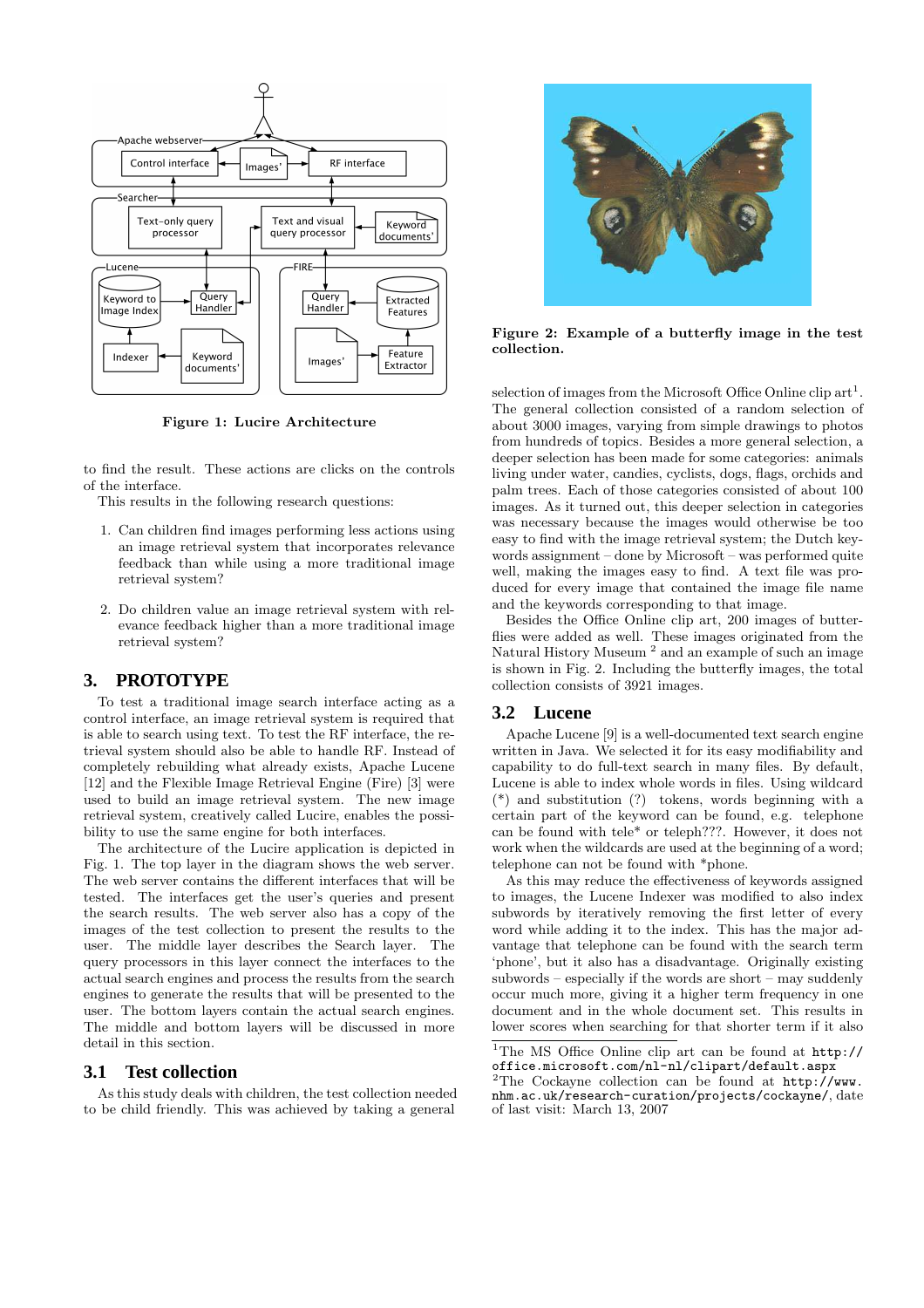is a subword of a longer word.

Fig. 1 shows that Lucene uses keyword documents, which are files containing keywords for images with the filename of the image with an extension appended to it, e.g. img1.jpg.txt. The Indexer indexes them using the aforementioned approach and stores it in an index. The Query Handler in its turn can search this index for search terms and then returns the filenames of the images having these terms as keywords.

#### **3.3 Fire**

Fire is a content-based image retrieval system [3], which enables searching for images by image content. It does this by extracting features from images and storing them, so they can later be used to find images with similar properties like the query image.

As it was not our aim to build the best image retrieval system ever, we opted to analyze the images with Fire's default feature extraction tools, thereby extracting the following features: color histogram, global texture feature, invariant feature histogram and the tamura texture histogram. Analyzing all images from the collection took about 90 hours with three AMD Athlon 64 and one Intel Pentium Mobile processors with an average clock speed of 2GHz.

Just as Lucene, Fire also has a Query Handler, which accepts queries in the form of positive and negative images. A query may look like this: retrieve +img1.jpg -img2.jpg. Fire searches images that are similar to the positive images and dissimilar to the negative images and returns a predefined fixed number of best matching images.

#### **3.4 The Searcher module**

The Searcher module, as shown in Fig. 1, connects the two interfaces to the two retrieval engines. In fact, the Searcher module consists of only one query processor, but to better indicate the difference between the two interfaces, they have been separated in the diagram. The two search methods will be discussed separately.

#### *3.4.1 Search using the Control Interface*

When a user searches with a set of search terms, the query is modified, before sending it to Lucene's Query Handler. The example query test queries is expanded to test<sup>3</sup> (test\*)^2 queries^3 (queri\*)^2 by performing the following steps:

- Boost the original terms by a factor of three, making it the most important terms.
- If a term is longer than 5 characters, the last two characters are removed. The result is appended with a \*, to find words starting with the (possibly reduced) search term. This step simulates word stemming a bit [16]. The "stem" is boosted by a factor of two.

This query expansion method was the result of some quick experimentation and yielded satisfying results with the queries. It should by no means be seen as a scientifically valid way to produce the best results, but this was not the intention.

The expanded query is sent to Lucene's Query Handler which calculates a set of scores for every image in the collection. The scores in the result set are normalized, sorted and sent to the interface by the query processor. The interface presents the results and when a user wants to perform a new query, the whole process is repeated.

#### *3.4.2 Search using the RF Interface*

The RF interface differs in two aspects from the control interface: it also searches using visual aspects and it incorporates RF. The search process can be characterized by the following steps:

- The query expansion is the same as with the control interface, except when two or more positive images have been marked. In that case, the query is also expanded with extra terms. The query processor pairwise compares all keywords associated with the positive images and every cooccurring term is added to the query, without any factor boosts or other modifications. By doing this, the RF uses both image features and keywords to compute a result set. The expanded query is sent to the Lucene Query Handler which produces a result set .
- Every time a search is performed, the RF set of positive and negative images is sent to Fire's Query Handler, except when the RF set is empty. A result set is computed, consisting of a predefined number of best matches (as otherwise the whole set of images can be returned). In this case the predefined number is set to 300.
- Both results from the Query Handlers are normalized to 1 and merged using the following formula:

 $score(i) = 0.5 \cdot \text{lucene\_score}_i + 0.5 \cdot \text{fire\_score}_i$ 

This score is calculated for every image  $i$  that occurs in at least one of the two result sets.

# **4. EVALUATION**

#### **4.1 Design**

The evaluation of the interfaces is performed by using a between-subjects design, which means that every subject does a certain exercise with only one interface [5]. It is not possible to use a within-subjects design [6], as doing exercises with one interface may give clues for doing the same exercise with the other interface.

The between-subjects design has the advantage that the scores are independent of other scores, as each subject is measured only once. However, it also has a major disadvantage, namely more variance due to individual differences of the participants which means more participants are required.

There were six exercises, but as every exercise could be answered with or without the use of RF, effectively there were twelve exercises. Each subject performed three exercises. One or two exercises were done using the RF interface and the other using the control interface. A subject never performed the same exercise on both interfaces – as that would make it a within-subjects design – and the exercises were divided in such a way that every exercise was performed about equally often with as without the use of RF.

The six exercises were the following:

- 1. Find the following image, where an image with a pile of red and white striped candies was shown.
- 2. Find the following image, where an image of a checkered (racing) finish flag was shown.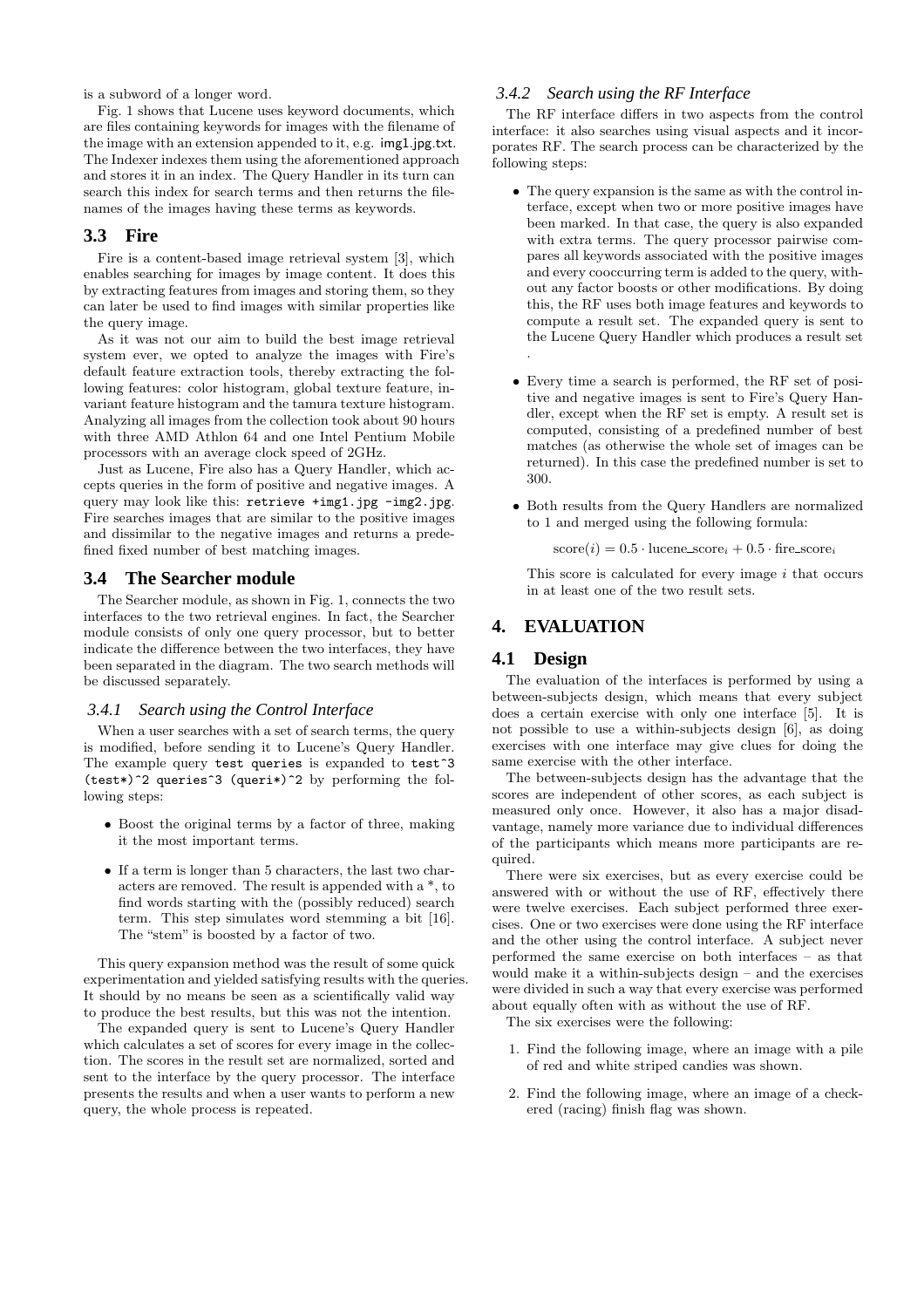- 3. Find three images of animals living in water, where an image with a huge number of fishes in the ocean was shown.
- 4. Find three images of flowers or trees with pink leaves.
- 5. Sometimes butterflies have a pattern on their wings that looks like eyes. An image of such a butterfly was shown (see Fig. 2). The question was to find three images of butterflies with such a pattern on their wings.
- 6. Find the following image, where an image of stunting/jumping bikers was shown.

#### **4.2 Participants**

As this research is aimed at children, children are the preferred group of test users. The teachers at the RC Paulus primary school in Enschede, the Netherlands, permitted us to test the interfaces with children of their classes. In consultation with the teachers, the children of grade four belonged to the youngest suitable group, as they are just able to type words and have a limited vocabulary. This reasoning is supported by Hanna et al [8]. By selecting children from one grade, a common group of children is obtained, of which children on average have equal experience with computers as their peer group.

The test group consisted of 14 girls and 6 boys, with ages ranging from 7 to 9 years and an average age of 8.2 years. Seven children indicated having searched for images before, using Google or Kennisnet (a portal for children).

#### **4.3 Procedure**

The tests took place in a separate closed room next to the children's classroom, minimizing the surrounding noise and reducing the chance of distraction. The children were asked to sit in front of a laptop, one at a time. Two people were sitting beside the child, an interviewer and an observer. The interviewer explained the system, asked questions and tried to help the child where needed. The interviewer also helped with spelling errors, as we assume spelling checkers exist that can correct typo's made by the child. The child's click behaviour, search terms, search results and remarkable actions were written down by the observer. At the end of the test, the child was asked how he valued both interfaces by asking which interface he liked best, and which one he found most easy. Also the question was asked whether the child would use the system if it would be available on the Internet.

Fig. 2 shows a screenshot of the RF interface. Its functionality was explained by doing an example exercise. During the explanation, the following things were explained about the search process:

- The search is started by typing one or more search terms and pressing the search button.
- The system shows ten images and ten other images can be selected by pressing a number on the number bar.
- If a happy smiley is clicked on, the system tries to find more images that look like the image belonging to that smiley. If an unhappy smiley is clicked on, the system tries to find images that do not look like the belonging image.

# **Lucire**

Tik hier een woord, bijvoorbeeld "fiets"



Figure 3: Screenshot of Lucire RF interface. The control interface looks similar, but has no smileys and misses the bottom part of the screen.

• If the result is not as expected, a happy or unhappy click could be undone by pressing the garbage can.

# **5. RESULTS**

Can children find images performing less actions using an image retrieval system that incorporates relevance feedback than while using a more traditional image retrieval system?

In order to define a null hypothesis corresponding to this first research question, some measures are defined. As stated in Sect. 2, the number of actions performed can be measured by counting the clicks needed to get to the result. The observer logged the click behaviour per subject. Clicks on Relevance Feedback controls (smileys and trash cans) and Clicks on Navigational Controls (the page numbers) are referred to as CRF and CNC respectively. The sum of CRF and CNC is called the Total Click Count (TCC).

When the subjects in the RF group need to perform less actions in order to achieve their goal (lower TCC) than the subjects in the control group, the RF interface provides a better means for children to search images. Accordingly the following null hypothesis was defined:

•  $H_0$ : There is no difference in mean TCC score between the control group and RF group

The mean TCC scores of the RF group and control group are given in table 1. The score of the RF group is lower than the score of the control group. However, an independent samples t-test shows this result is not significant:  $t = -0,586, p > 0,05. H_0$  could not be rejected.

It is interesting to examine the mean TCC per exercise as well. Some exercises could have benefited more from RF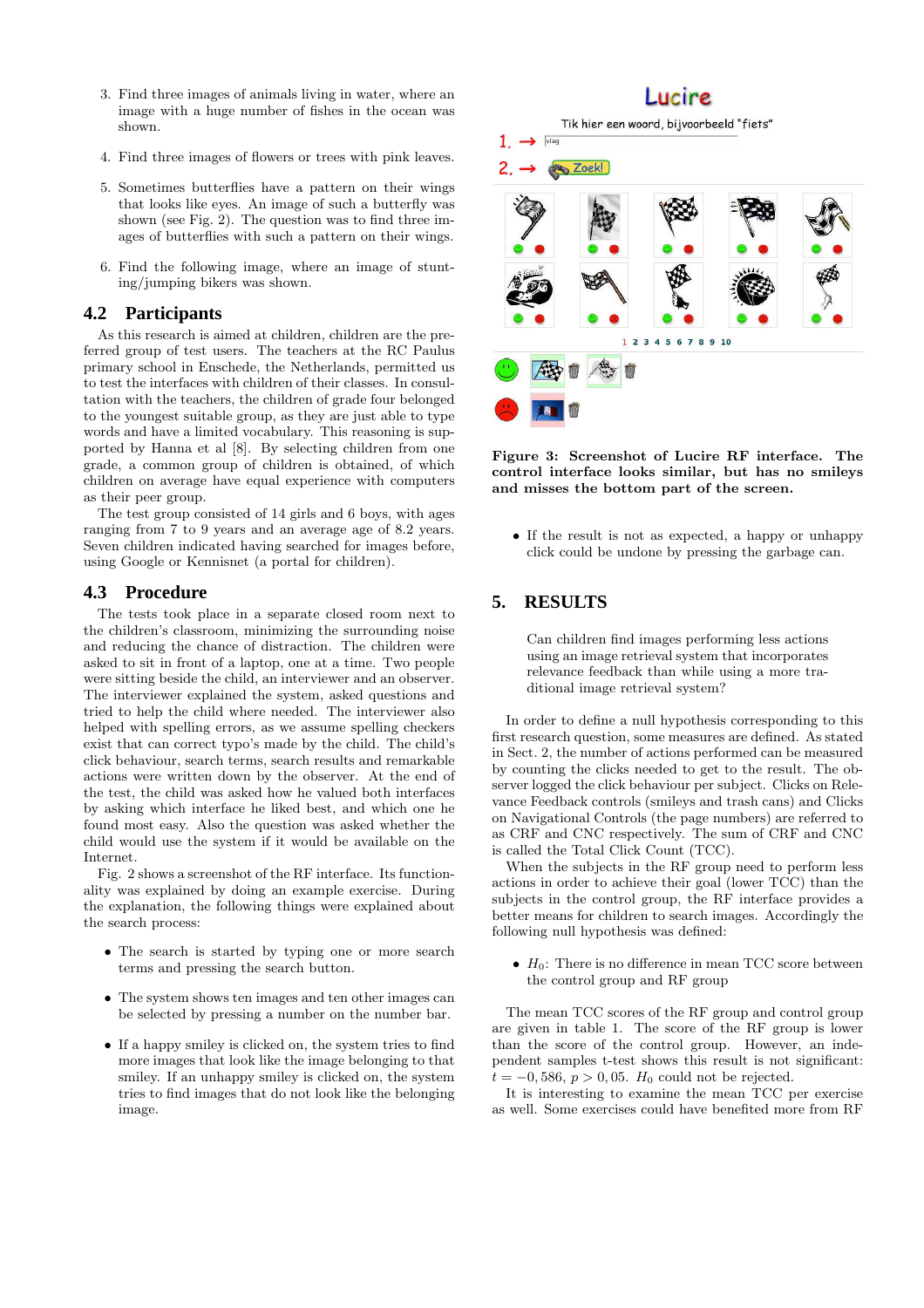|               |    | Mean | Std. Dev |
|---------------|----|------|----------|
| RF Group      | 26 | 4.88 | 3.93     |
| Control group | 31 | 5.68 | $6.19\,$ |

Table 1: Mean TCC score

| Exercise: | 1 | $\overline{2}$ | 3              | 4              | 5              | 6  |
|-----------|---|----------------|----------------|----------------|----------------|----|
| No RF     | 0 | 9              | 3              | $\overline{2}$ |                | 4  |
|           | 4 | 10             | $\overline{2}$ | $\overline{2}$ | 14             | 4  |
|           | 0 | 9              | 3              | 5              | 9              | 0  |
|           | 4 | 7              | 4              | 1              | 13             | 0  |
|           | 4 |                |                |                |                |    |
| RF        |   | 17             | 3              | 1              | $\overline{5}$ | 3  |
|           | 6 | 9              | 1              | 3              | $\overline{2}$ | 4  |
|           | 0 | 12             | 5              | 0              | 9              | 19 |
|           | 0 | 22             | 0              | 3              | 12             | 6  |
|           | 4 |                | 3              | 3              | 5              | 18 |

Table 2: TCC scores per exercise

than others, like the butterfly exercise (number 5). The TCC scores per exercise can be found in table 2.

The mean TCC scores per group for the butterfly exercise are given in table 3. The mean score of the RF group is lower than the mean score of the control group. However, a t-test shows this result is not significant either:  $t = 1.689$ ,  $p > 0.05$ . A t-test was performed for all the other exercises. Neither of them was significant; no difference was found between the TCC means of the two groups for any of the exercises.

Do children value an image retrieval system with relevance feedback higher than a more traditional image retrieval system?

The children were asked for their opinion: which interface they liked best, and which interface they found most easy. The result is shown in table 4. The children indicated that they prefered the RF interface, but they did not find it easier to use.

It might be interesting to see whether children preferred searching using RF or preferred navigating using page numbers. To test whether there is a difference the following null hypothesis is defined.

•  $H_0$ : There is no difference between the mean CRF score and CNC score in the RF group.

The mean CRF and CNC score of the RF group is shown in table 5. In the calculation of the mean scores, some outliers were omitted. If the children found the image using only queries, the CRF and the CNC score are both 0. This means that the child did not have a choice to click on a button, so we left those results out of the calculation of the

|                         |       | Mean   Std. Dev |
|-------------------------|-------|-----------------|
| Butterfly RF Group      | 10.75 | 3,30            |
| Butterfly Control group | 5.60  | 3.91            |

Table 3: Mean TCC score for the butterfly exercise

|           | No RF | Equal/no opinion |  |
|-----------|-------|------------------|--|
| $E$ asier |       |                  |  |
| Nicer     |       |                  |  |

Table 4: Children's preference

|     |    | Mean | Std. Dev |
|-----|----|------|----------|
| CRF | 24 | ,92  | 2,83     |
| CNC | 24 |      | 4.77     |

Table 5: Mean CRF and CNC score of RF group

means. We also left out an outlier where a child started clicking on many negative feedback smileys and worked herself further away from a good result set. In our opinion, leaving out the outlier is justified, as it could be seen as an error in the interface.

The mean score of the CRF is lower than the CNC score. If outliers are ignored, a paired samples t-test [10] shows the difference is significant:  $t = -2.66, p < 0.05$ . Therefore,  $H_0$  is rejected. Children used the RF controls less than the traditional page navigation controls.

#### **6. DISCUSSION & CONCLUSIONS**

Unfortunately there was no evidence found that RF provides a better means for children to search images. However, because the quality of the user experience is important as well, RF is not rendered useless, as the children did value the RF system higher than the traditional system. A similar result of insignificant difference but more appreciation has been reported in a comparable study with adults [2].

While conducting the experiment, we quickly discovered children did not quite search the way we anticipated. For example, they came up with keywords we had not thought of, which sometimes led to the result in just a single query. Then they did not have to search using RF or navigate through the results at all. Also, looking at the results of TCC per exercise, it appears that not all exercises had the same level of difficulty; exercise 2 (finding the image of the race flag) turned out to be the most difficult. Although the level of difficulty of the exercises does not necessarily have to be equal if they are all tested in large numbers, it may be wise to first test the exercises with a small group of children to confirm that they do not produce unexpected results.

Another issue was the fact that some children started clicking on the negative feedback control immediately. This does not work very well. For example, when a negative click on a flag is given, the system can come up with anything dissimilar to a flag; it might even return a bike. In these cases the children continued clicking on the negative RF controls resulting in even worse behaviour (TCC>17 in some cases). This issue could be solved by removing the negative RF control, or by limiting the number of negative feedback images to a maximum of the number of selected positive images. The results will then not only be more reliable, but the experience for the children may improve as well.

The children did not use the RF controls as much as the standard navigational controls, which might have been caused by the children's lack of understanding of the RF concept. Although the interface was explained to all chil